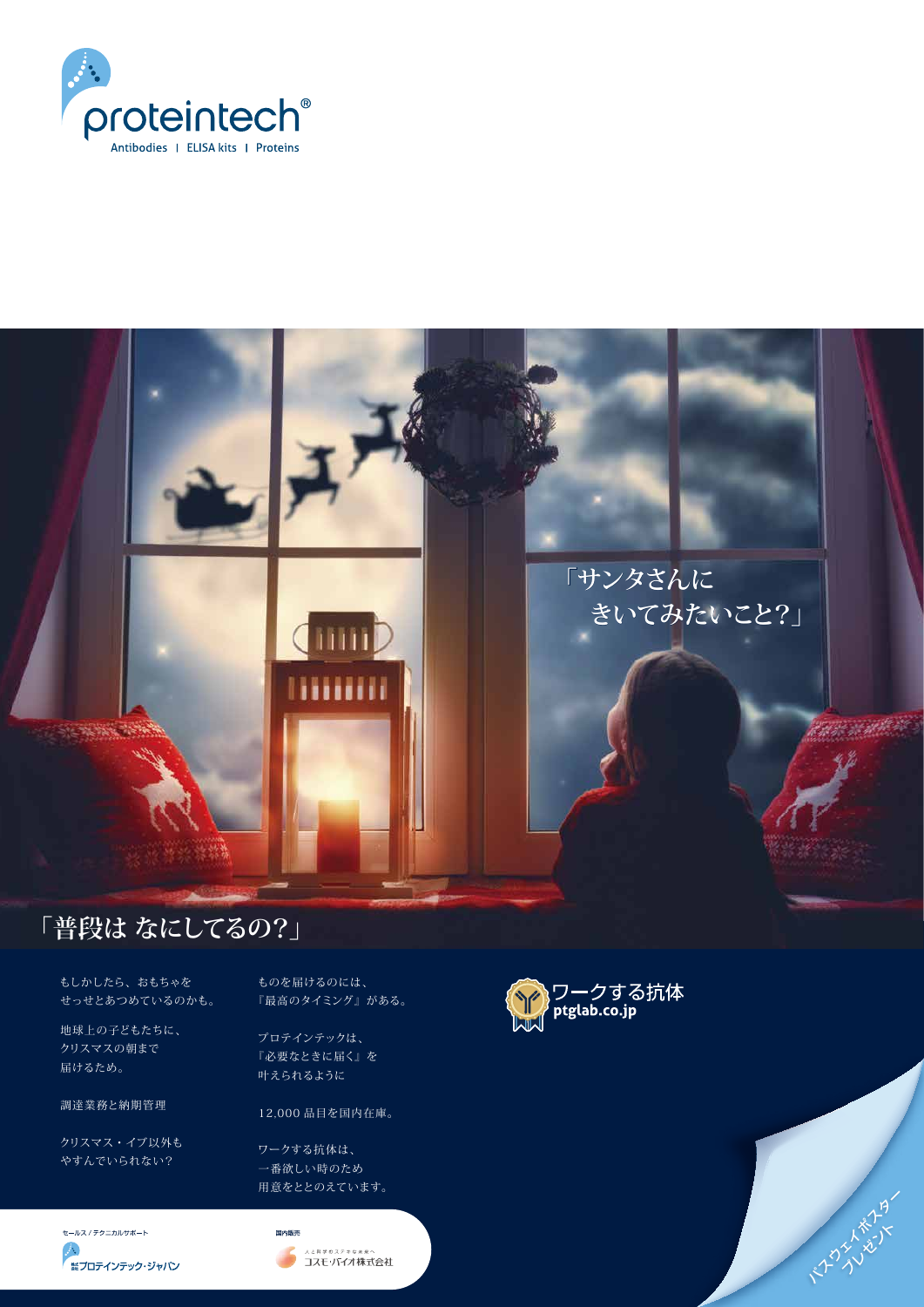



# **お求めやすい価格でご提供 プロテインテックの定番! タグ** & **コントロール抗体シリーズ**





#### 商品の価格・在庫・納期に関するお問い合わせ TEL: 03-5632-9630(受付時間 9:00 <sup>~</sup> 17:30) FAX: 03-5632-9623

商品に関するお問い合わせ TEL: 03-5632-9610(受付時間 9:00 <sup>~</sup> 17:30) FAX: 03-5632-9619

https://www.cosmobio.co.jp/ <sup>1</sup>3561

本社所在地 〒135-0016 東京都江東区東陽 2-2-20 東陽駅前ビル

|                    |               |                    |                                                                                                                                                                                                                                                                                                           |           |                                    | TIULEINLECH OIUUp, INC. ノ ノ 帽与・「U |                          |
|--------------------|---------------|--------------------|-----------------------------------------------------------------------------------------------------------------------------------------------------------------------------------------------------------------------------------------------------------------------------------------------------------|-----------|------------------------------------|-----------------------------------|--------------------------|
| ターゲット              | 標識            | 抗体タイプ              | 交差種                                                                                                                                                                                                                                                                                                       | KD/KO 検証済 | 適用                                 | 品番                                | 文献数                      |
| <b>Albumin</b>     |               | Rabbit Poly        | human, mouse, rat                                                                                                                                                                                                                                                                                         |           | WB, IP, IHC, IF, ELISA             | 16475-1-AP                        | 21                       |
|                    |               | Mouse Mono         | human, pig, rat                                                                                                                                                                                                                                                                                           |           | WB, IP, IHC, IF, ELISA             | $66051 - 1 - 1q$                  | $\overline{3}$           |
|                    |               | Rabbit Poly        | human, monkey, mouse, rat, hamster, zebrafish                                                                                                                                                                                                                                                             |           | WB, IP, IHC, IF, FC, ELISA         | 11224-1-AP                        | 244                      |
|                    |               | Rabbit Poly        | human, mouse, rat                                                                                                                                                                                                                                                                                         |           | WB, IHC, IF, ELISA                 | 14555-1-AP                        | $\overline{3}$           |
|                    |               | Mouse Mono         | human, mouse, rat, bovine, dog, rice, silkworm                                                                                                                                                                                                                                                            |           | WB, IP, IHC, IF, FC, ELISA         | 66031-1-lg                        | 136                      |
| alpha Tubulin      | <b>Biotin</b> | Mouse Mono         | human, mouse, rat, dog                                                                                                                                                                                                                                                                                    |           | IHC, ELISA                         | Biotin-66031                      |                          |
|                    | <b>CL488</b>  | Mouse Mono         | human, mouse, rat, dog                                                                                                                                                                                                                                                                                    |           | IF, ELISA                          | CL488-66031                       | $\overline{1}$           |
|                    | CL594         | Mouse Mono         | human, mouse, rat, dog                                                                                                                                                                                                                                                                                    |           | IF, FC, ELISA                      | CL594-66031                       | $\sim$                   |
|                    | <b>HRP</b>    | Mouse Mono         | human, mouse, rat                                                                                                                                                                                                                                                                                         |           | WB, ELISA                          | HRP-66031                         | 21                       |
| ATP1A1             |               | Rabbit Poly        | human, mouse, pig, rat                                                                                                                                                                                                                                                                                    | KD/KO 検証済 | WB, IP, IHC, IF, ELISA             | 14418-1-AP                        | 28                       |
| ATP1A1-Specific    |               | Rabbit Poly        | human, mouse                                                                                                                                                                                                                                                                                              | KD/KO 検証済 | WB, IHC, IF, FC, ELISA             | 55187-1-AP                        | $\overline{3}$           |
|                    |               | Rabbit Poly        | human, monkey, mouse, rat, chicken, goat, hamster, orange-spotted groupers, pig,<br>plateau pika, swine, zebrafish                                                                                                                                                                                        | KD/KO 検証済 | WB, IHC, IF, ELISA                 | 20536-1-AP                        | 465                      |
|                    |               | Mouse Mono         | human, monkey, mouse, rat, hamster, chicken, common carp, cow, drosophila, goat,<br>grouper, juvenile orange-spotted grouper, pig, swine, zebrafish                                                                                                                                                       | KD/KO 検証済 | WB, IP, IHC, IF, FC, ELISA         | 66009-1-lg                        | 657                      |
|                    | <b>Biotin</b> | Mouse Mono         | human, mouse, rat, pig, plant, zebrafish                                                                                                                                                                                                                                                                  |           | IHC, ELISA                         | <b>Biotin-60008</b>               | $\overline{\phantom{a}}$ |
| beta Actin         | <b>CL488</b>  | Mouse Mono         | human, mouse, pig, rat, yeast, plant, zebrafish                                                                                                                                                                                                                                                           |           | IF, ELISA                          | CL488-60008                       |                          |
|                    | <b>CL488</b>  | Mouse Mono         | human, monkey, mouse, rat, hamster, zebrafish                                                                                                                                                                                                                                                             |           | IF, FC, ELISA                      | CL488-66009                       |                          |
|                    | CL594         | Mouse Mono         | human, mouse, rat, pig, plant, yeast, zebrafish                                                                                                                                                                                                                                                           |           | IF, ELISA                          | CL594-60008                       |                          |
|                    | CL594         | Mouse Mono         | human, monkey, mouse, rat, hamster, zebrafish                                                                                                                                                                                                                                                             |           | IF, FC, ELISA                      | CL594-66009                       |                          |
|                    | <b>HRP</b>    | Mouse Mono         | human, mouse, rat, chinese hamster, plant, zebrafish                                                                                                                                                                                                                                                      |           | WB, ELISA                          | HRP-60008                         | 50                       |
|                    | <b>HRP</b>    | Mouse Mono         | human, monkey, mouse, rat, hamster, zebrafish                                                                                                                                                                                                                                                             | KD/KO 検証済 | WB, ELISA                          | HRP-66009                         | $\overline{1}$           |
|                    |               | <b>Rabbit Poly</b> | human, mouse, rat, silkworm, zebrafish                                                                                                                                                                                                                                                                    |           | WB, IP, IHC, IF, ELISA             | 10068-1-AP                        | 49                       |
|                    |               | Rabbit Poly        | human, mouse, pig, rat, swine, hamster                                                                                                                                                                                                                                                                    |           | WB, IP, IHC, IF, FC, CoIP, ELISA   | 10094-1-AP                        | 124                      |
| beta Tubulin       |               | Mouse Mono         | human, mouse, nematode, pig, rat, zebrafish                                                                                                                                                                                                                                                               |           | WB, IP, IHC, IF, ELISA             | 66240-1-lg                        | 38                       |
|                    | <b>HRP</b>    | Mouse Mono         | human, mouse, nematode, pig, rat, zebrafish                                                                                                                                                                                                                                                               |           | WB, ELISA                          | HRP-66240                         |                          |
| <b>BrdU</b>        |               | Mouse Mono         | human, mouse, rat                                                                                                                                                                                                                                                                                         |           | IHC, IF, ELISA                     | 66241-1-lg                        | 17                       |
| <b>COX412</b>      |               | Rabbit Poly        |                                                                                                                                                                                                                                                                                                           | KD/KO 検証済 | WB, IP, IHC, IF, ELISA             | 11463-1-AP                        | 10                       |
|                    |               |                    | human, mouse, rat                                                                                                                                                                                                                                                                                         |           | WB, IP, IHC, IF, FC, ELISA         | 11242-1-AP                        | 98                       |
| <b>COXIV</b>       |               | Rabbit Poly        | human, mouse, rat, swine<br>human                                                                                                                                                                                                                                                                         |           | WB, IHC, IF, FC, ELISA             |                                   |                          |
|                    |               | Mouse Mono         |                                                                                                                                                                                                                                                                                                           |           |                                    | 66110-1-lg                        |                          |
| gamma tubulin      |               | Mouse Mono         | human, mouse, rat, dog                                                                                                                                                                                                                                                                                    |           | WB, IHC, IF, ELISA                 | 66320-1-lg                        | $\overline{1}$           |
|                    |               | Rabbit Poly        | human, mouse, rat, arabidopsis, c. elegans, corn, cow, dog, hamster, leeches,<br>monkey, mussel, oriental river prawns, pig, rabbit, sea cucumbers, sheep, silkworm,<br>swine, tree shrews, yeast, zebra finches, zebrafish                                                                               |           | WB, IP, IHC, IF, FC, CoIP, ELISA   | 10494-1-AP                        | 1289                     |
| <b>GAPDH</b>       |               | Mouse Mono         | human, monkey, mouse, rat, beagle, carp, chicken, cow, cynomorium songaricum<br>rupr, cyprinus carpio, deer, dog, eelworm, fusarium graminearum, goat, h. illucens,<br>hamster, hamsters, moth, ostrich chick, pig, plant, porcine müller, sheep, swine, tree<br>shrews, xenopus laevis, yeast, zebrafish |           | WB, IP, IHC, IF, FC, ELISA         | 60004-1-lg                        | 1792                     |
|                    | <b>HRP</b>    | Mouse Mono         | human, mouse, rat, plant, hamster, zebrafish                                                                                                                                                                                                                                                              |           | WB, ELISA                          | HRP-60004                         | 112                      |
| Histone-H3         |               | Rabbit Poly        | human, mouse, rat, pig, swine, xenopus laevis                                                                                                                                                                                                                                                             |           | WB, IHC, IF, FC, ELISA             | 17168-1-AP                        | 160                      |
| Lamin A/C          |               | Rabbit Poly        | human, mouse, rat, duck                                                                                                                                                                                                                                                                                   |           | WB, IP, IF, FC, ELISA              | 10298-1-AP                        | 47                       |
|                    |               | Rabbit Poly        | human, mouse, rat, canine, chicken, hamster, swine                                                                                                                                                                                                                                                        |           | WB, IP, IHC, IF, FC, ChIP, ELISA   | 12987-1-AP                        | 237                      |
| <b>Lamin B1</b>    |               | Mouse Mono         | human, mouse, rat, rabbit                                                                                                                                                                                                                                                                                 | KD/KO 検証済 | WB, IP, IHC, IF, FC, ELISA         | 66095-1-lg                        | 59                       |
|                    |               | Rabbit Poly        | human, mouse, rat, american alligator, cow, zebrafish                                                                                                                                                                                                                                                     | KD/KO 検証済 | WB, IP, IHC, IF, FC, ELISA         | 10205-2-AP                        | 193                      |
|                    |               | Mouse Mono         | human, mouse, rat, pig, rabbit                                                                                                                                                                                                                                                                            |           | WB, IP, IHC, IF, FC, ELISA         | 60097-1-lg                        | 20                       |
| <b>PCNA</b>        | <b>Biotin</b> | Mouse Mono         | human, mouse, pig, rat                                                                                                                                                                                                                                                                                    |           | IHC, ELISA                         | Biotin-60097                      |                          |
|                    | <b>HRP</b>    | Mouse Mono         | human, mouse, pig, rat                                                                                                                                                                                                                                                                                    |           | WB, ELISA                          | HRP-60097                         |                          |
| TBP                |               | Rabbit Poly        | human, monkey, mouse, rat                                                                                                                                                                                                                                                                                 |           | WB, IP, IHC, IF, ELISA             | 22006-1-AP                        | 24                       |
|                    |               | Mouse Mono         | human, mouse, pig, rat, swine                                                                                                                                                                                                                                                                             |           | WB, IP, IHC, IF, FC, ELISA         | $66166 - 1 - 1q$                  | 6                        |
|                    |               | Rabbit Poly        | human, mouse, rat                                                                                                                                                                                                                                                                                         | KD/KO 検証済 | WB, IHC, IF, ELISA                 | 17435-1-AP                        | 8                        |
| <b>Transferrin</b> |               | Mouse Mono         | human                                                                                                                                                                                                                                                                                                     |           | WB, IHC, ELISA                     | 66171-1-lg                        |                          |
| VDAC1/2            |               | Rabbit Poly        | human, mouse, pieris rapae, rat, zebrafish                                                                                                                                                                                                                                                                | KD/KO 検証済 | WB, IP, IHC, IF, ELISA             | 10866-1-AP                        | 49                       |
|                    |               | Rabbit Poly        | human, mouse, rat, hamster                                                                                                                                                                                                                                                                                | KD/KO 検証済 | WB, IP, IHC, FC, CoIP, ELISA       | 55259-1-AP                        | 9                        |
| <b>VDAC1/Porin</b> |               | Mouse Mono         | human, mouse, rat                                                                                                                                                                                                                                                                                         |           | WB, IHC, ELISA                     | 66345-1-lg                        | 2                        |
|                    |               |                    |                                                                                                                                                                                                                                                                                                           |           |                                    |                                   |                          |
| <b>Vinculin</b>    |               | Mouse Mono         | human, mouse, pig, rat, hamster                                                                                                                                                                                                                                                                           |           | WB, IHC, IF, FC, ELISA             | 66305-1-lg                        | 14                       |
| YY1                |               | Rabbit Poly        | human, mouse, rat                                                                                                                                                                                                                                                                                         | KD/KO 検証済 | WB, IP, IHC, ChIP, ELISA           | 22156-1-AP                        | 4                        |
|                    |               | Mouse Mono         | human, mouse, rat, monkey                                                                                                                                                                                                                                                                                 |           | WB, IP, IHC, IF, ELISA<br>10010101 | 66281-1-lg                        | 8                        |

包装 : 150 µL (HRP/CL/Biotin で始まる品番 : 100 µL)

|                                 |             |                                  |            |            |     |                |             |                                      |       | 110         | ---- |
|---------------------------------|-------------|----------------------------------|------------|------------|-----|----------------|-------------|--------------------------------------|-------|-------------|------|
| ターゲット                           | 抗体タイプ       | 適用                               | 標識         | 品番         | 文献数 | ターゲット          | 抗体タイプ       | 適用                                   | 標識    | 品番          | 文献数  |
|                                 | Rabbit Poly | WB, ELISA                        |            | 10001-0-AP |     | <b>HA Tag</b>  | Rabbit Poly | WB, IP, IF, ELISA                    |       | 51064-2-AP  | 75   |
| 6xHis, His Tag                  | Mouse Mono  | WB, IP, IF, FC, ELISA            |            | 66005-1-la | 163 |                | Mouse Mono  | WB, IP, ELISA                        |       | 66006-2-lg  | 6    |
|                                 | Mouse Mono  | WB, ELISA                        | <b>HRP</b> | HRP-66005  | 19  | <b>MBP Tag</b> | Rabbit Poly | WB, ELISA                            |       | 15089-1-AP  |      |
|                                 | Rabbit Poly | WB, IP, IHC, IF, FC, CoIP, ELISA |            | 20543-1-AP | 91  |                | Mouse Mono  | WB, IP, IF, ELISA                    |       | 66003-1-la  |      |
| <b>DDDDK</b> Tag<br>(Flag® Tag) | Mouse Mono  | WB, IP, IF, ELISA                |            | 66008-3-lg |     |                | Rabbit Poly | WB, IP, IF, ELISA                    |       | 16286-1-AP  | 24   |
|                                 | Mouse Mono  | WB, ELISA                        | <b>HRP</b> | HRP-66008  |     | <b>MYC Tag</b> | Mouse Mono  | WB, IP, IF, ELISA                    |       | 60003-2-lg  | 20   |
|                                 | Rabbit Poly | WB, IP, IHC, IF, ELISA           |            | 50430-2-AP | 148 |                | Mouse Mono  | IF, ELISA                            | CL488 | CL488-60003 |      |
| <b>GFP Tag</b>                  | Mouse Mono  | WB, IP, IF, ELISA                |            | 66002-1-la | 111 | S1 Tag         | Mouse Mono  | WB, ELISA                            |       | 66165-1-la  |      |
|                                 | Mouse Mono  | WB, ELISA                        | <b>HRP</b> | HRP-66002  |     | V5 Tag         | Rabbit Poly | WB, IP, ELISA                        |       | 14440-1-AP  |      |
|                                 | Rabbit Poly | WB, IP, FC, ELISA                |            | 10000-0-AP | 46  |                |             | 包装: 150 µL (HRP / CL で始まる品番: 100 µL) |       |             |      |
| <b>GST Tag</b>                  | Mouse Mono  | WB, IP, IF, ELISA                |            | 66001-2-la |     |                |             |                                      |       |             |      |
|                                 | Mouse Mono  | WB, ELISA                        | <b>HRP</b> | HRP-66001  |     |                |             |                                      |       |             |      |

## コントロール抗体 希望販売価格 ¥29,000 Proteintech Group, Inc. メーカー略号: PGI

### タグ抗体 希望販売価格 **¥29,000** Proteintech Group, Inc. メーカー略号:PGI

## プロテインテック